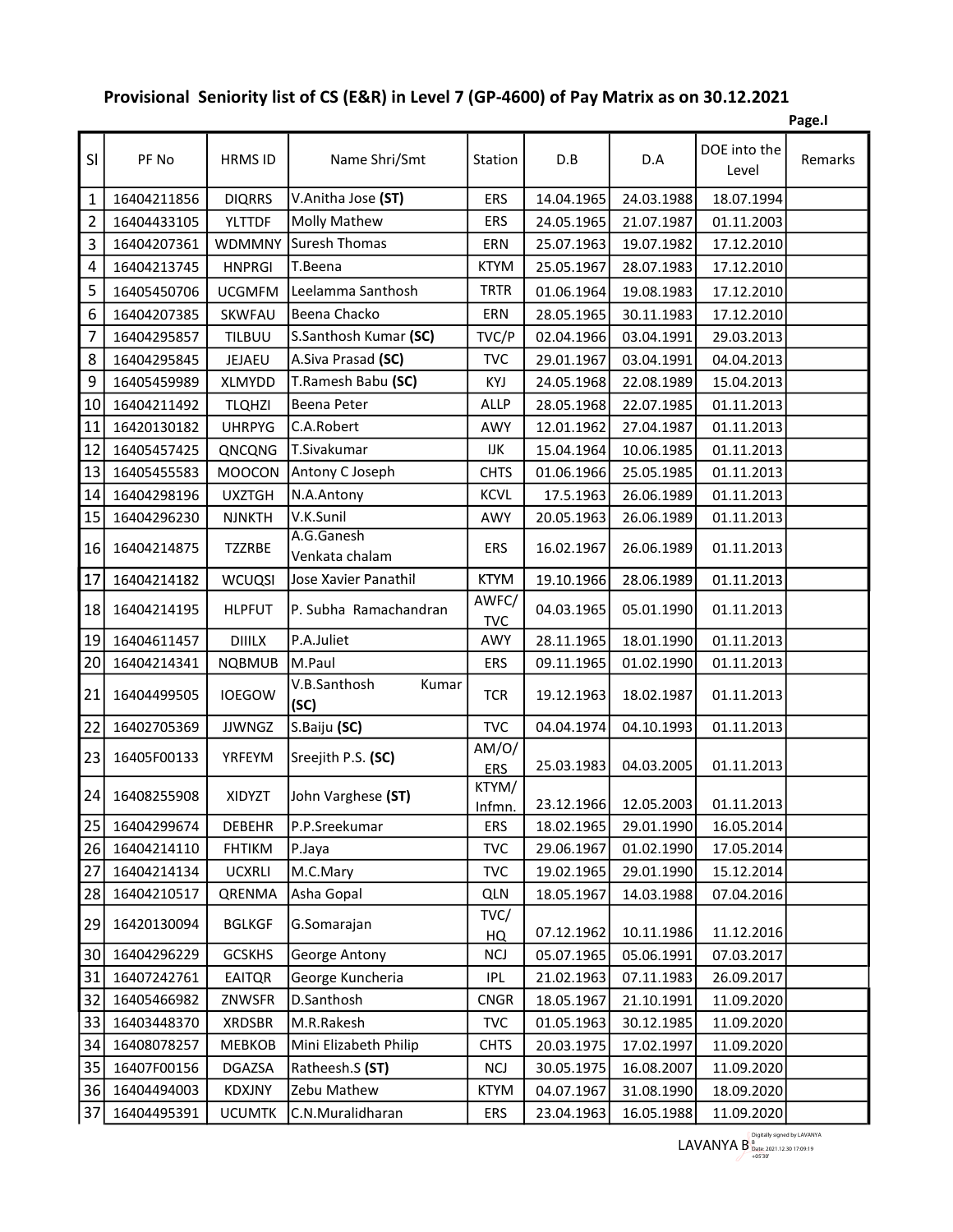|                                                                        |             |               |                         |                     |                       |            |                                            | Page.II                                     |
|------------------------------------------------------------------------|-------------|---------------|-------------------------|---------------------|-----------------------|------------|--------------------------------------------|---------------------------------------------|
| SI                                                                     | PF No       |               | Name Shri/Smt           | Station             | D.B                   | D.A        | DOE into the<br>Level                      | Remarks                                     |
| 38                                                                     | 16413509925 | LHBKKE        | M.K.Sreekumara Varrier  | AWY                 | 29.07.1962            | 06.10.1987 | 11.09.2020                                 |                                             |
| 39                                                                     | 16404295882 | <b>AEWZXX</b> | V.Reghunatha Pillai     | <b>QLN</b>          | 30.05.1966            | 26.02.1992 | 01.10.2020                                 |                                             |
| 40                                                                     | 16404295810 | <b>DCJHZP</b> | Sobhana TK              | <b>TVC</b>          | 31.05.1965            | 22.06.1992 | 02.06.2021                                 |                                             |
| 41                                                                     | 16404296250 | <b>CCWFBS</b> | Babu P V                | <b>CGY</b>          | 16.01.1968            | 22.06.1992 | 03.06.2021                                 |                                             |
| 42                                                                     | 16405454864 | <b>BRWXLM</b> | Satheesan K G           | <b>ERS</b>          | 03.05.1963            | 17.12.1984 | 04.06.2021                                 |                                             |
| Provisional Seniority list of RS II in Level 6 (GP-4200) of Pay Matrix |             |               |                         |                     |                       |            |                                            |                                             |
| 1                                                                      | 16405457610 | SUELJY        | K.V.Jayalalitha         | ERN                 | 29.05.1968            | 16.05.1988 | 01.11.2003                                 |                                             |
| 2                                                                      | 16404295833 | ZONBRG        | <b>Bindu George</b>     | <b>KCVL</b>         | 26.05.1972            | 01.03.1993 | 01.11.2003/Expiry of<br>01.02.2004 penalty |                                             |
| 3                                                                      | 16406939193 | ZPRWKY        | <b>B.R.Chitra</b>       |                     | 31.05.1966 05/02.5.90 |            | 01.11.2003                                 |                                             |
| 4                                                                      | 16405460098 | <b>HRHWCT</b> | T.D.Jaimes              | <b>TCR</b>          | 13.09.1964            | 17.12.1984 | 01.11.2003                                 |                                             |
| 5                                                                      | 16405462850 | QRSFZL        | S.Suresh Kumar          | <b>TVC</b>          | 04.03.1965            | 27.09.1985 | 01.11.2003                                 |                                             |
| 6                                                                      | 16405457993 | <b>GRRTHG</b> | K.Abraham Mathen        | <b>KTYM</b>         | 29.10.1954            | 28.04.1986 | 01.11.2003/<br>01.03.2004                  | Expiry of<br>penalty                        |
| 7                                                                      | 16405465941 | <b>KJQMXX</b> | Rosamma Benny           | AWFC/<br><b>TVC</b> | 01.06.1964            | 01.04.1982 | 01.11.2003                                 |                                             |
| 8                                                                      | 16409819897 | YZMALU        | <b>Alex Mathew</b>      | <b>MVLK</b>         | 01.06.1962            | 02.05.1987 | 01.11.2003                                 |                                             |
| 9                                                                      | 16405459205 | <b>SZNGBO</b> | Sheby Anil D'silva      | <b>ERS</b>          | 27.12.1966            | 20.02.1989 | 01.11.2003                                 |                                             |
| 10                                                                     | 16405458201 | <b>MKMFYI</b> | Saji M Thomas           | AWY                 | 30.05.1966            | 20.02.1989 | 01.11.2003                                 |                                             |
| 11                                                                     | 16405756650 | <b>MYSALL</b> | C.Kala                  | <b>CNGR</b>         | 15.05.1968            | 20.06.1986 | 01.11.2003                                 |                                             |
| 12                                                                     | 16405467070 | <b>JHQFLM</b> | G.S.Vinod               | <b>TVC</b>          | 11.06.1968            | 08.05.1989 | 01.11.2003                                 |                                             |
| 13                                                                     | 16404615797 | <b>PNQKDM</b> | A.Sunil Menon           | <b>CKI</b>          | 26.12.1973            | 29.04.1994 | 01.11.2003                                 |                                             |
| 14                                                                     | 16404383825 | <b>JDBLRN</b> | Prasad.A                | GUV                 | 24.03.1964            | 27.06.1995 | 10.5.2007/<br>19.02.2010                   | IDMT at SA/<br>decentralisa<br>tion of post |
| 15                                                                     | 16404258381 | <b>UJINUK</b> | K.M.Anil Kumar          | <b>TVC</b>          | 16.04.1968            | 16.11.1993 | 01.03.2010                                 |                                             |
| 16                                                                     | 16404209825 | SMJJCQ        | Mohanachandran.M        | KCVL                | 19.05.1962            | 24.06.1985 | 01.03.2010                                 |                                             |
| 17                                                                     | 16405459916 | <b>WMTOQN</b> | Fobby Jose              | ERN                 | 29.12.1968            | 16.05.1988 | 01.03.2010                                 |                                             |
| 18                                                                     | 16401567282 | <b>ITJAST</b> | <b>Susy Mathew</b>      | <b>TRVL</b>         | 02.12.1964            | 29.09.1982 | 01.03.2010                                 |                                             |
| 19                                                                     | 16402651312 | <b>NHXXCB</b> | K.R.Joseph Royden       | ERN/<br>Inf.        | 31.01.1965            | 25.03.1991 | 01.03.2010                                 |                                             |
| 20                                                                     | 16401828691 | <b>GLKQBA</b> | S.Jayakumar             | <b>NCI</b>          | 30.05.1964            | 16.07.1990 | 01.03.2010                                 |                                             |
| 21                                                                     | 16405464249 | <b>SZTHRK</b> | Sunil Kumar.V           | ERN                 | 30.05.1964            | 16.07.1990 | 01.03.2010                                 |                                             |
| 22                                                                     | 16404214523 | <b>CBIQFO</b> | J.Naresh Narayanan      | TVC                 | 11.06.1963            | 20.02.1989 | 01.03.2010                                 |                                             |
| 23                                                                     | 16454641838 | <b>OROOPN</b> | P.Sunil Kumar           | <b>CNGR</b>         | 25.05.1966            | 16.07.1990 | 01.03.2010                                 |                                             |
| 24                                                                     | 16405464845 | <b>MSMQIE</b> | A.Suresh Kumar          | <b>TVC</b>          | 30.09.1966            | 16.07.1990 | 01.03.2010                                 |                                             |
| 25                                                                     | 16405465310 | EDLMDT        | M.S.Manoj               | <b>TVC</b>          | 02.06.1964            | 16.07.1990 | 19.02.2010                                 |                                             |
| 26                                                                     | 16405458171 | <b>UONROD</b> | S.Ranjit                | VAK                 | 07.03.1967            | 02.02.1989 | 01.03.2010                                 |                                             |
| 27                                                                     | 16405460505 | <b>DRFKBK</b> | D.Samuel                | <b>QLN</b>          | 31.05.1964            | 20.02.1989 | 01.03.2010                                 |                                             |
| 28                                                                     | 16404199510 | <b>HIUDGF</b> | K.G.Vineetha            | KYJ                 | 04.09.1967            | 03.06.1991 | 01.03.2010                                 |                                             |
| 29                                                                     | 16407F00155 | <b>NFDKYR</b> | Mereleena Varghese (ST) | <b>KTYM</b>         | 04.05.1982            | 16.08.2007 | 01.03.2010                                 |                                             |
| 30                                                                     | 16408074586 | ZJQLGL        | Subi Susan Antony       | AFK                 | 31.05.1965            | 20.02.1995 | 09.02.2011                                 |                                             |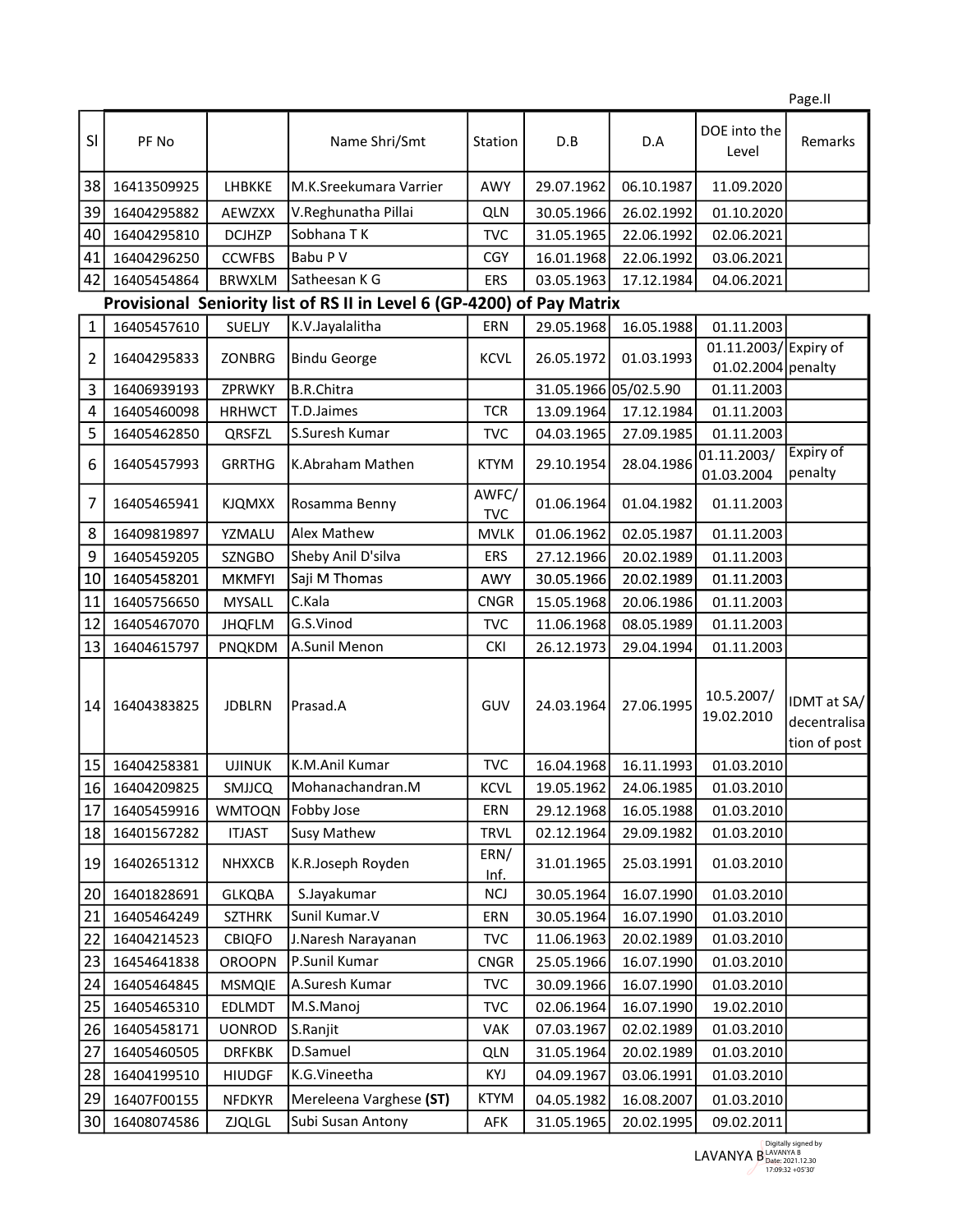|    |             |               |                        |                     |            |                         |                          | Page III                       |
|----|-------------|---------------|------------------------|---------------------|------------|-------------------------|--------------------------|--------------------------------|
| SI | PF No       |               | Name Shri/Smt          | Station             | D.B        | D.A                     | DOE into the<br>Level    | Remarks                        |
| 31 | 16420130283 | RWYJBU        | V.Leena                | <b>TVC</b>          | 20.10.1970 | 24.04.1995              | 09.02.2011               |                                |
| 32 | 16405472192 | <b>UKZSNW</b> | A.Shammy Sukumar (SC)  | <b>ERS</b>          | 31.05.1978 | 03.09.2001              | 22.02.2011               |                                |
| 33 | 16405467068 | <b>WWLJWK</b> | M.K.Premlal (SC)       | <b>ERS</b>          | 13.04.1968 | 28.03.1991              | 10.02.2011               |                                |
| 34 | 16405468772 | <b>WOWGTF</b> | K.R.Santhosh (SC)      | <b>ERS</b>          | 31.05.1965 | 04.07.1994              | 10.02.2011               |                                |
| 35 | 16404280829 | <b>LSHYKK</b> | K.P.Gokulraj (SC)      | <b>KZT</b>          | 25.07.1980 | 13.05.2005              | 15.11.2011               |                                |
| 36 | 16406F00019 | <b>KJQWZI</b> | S.Geetha (SC)          | GUV                 | 07.04.1971 | 09.12.2005              | 15.11.2011               |                                |
| 37 | 16426420527 | <b>XQEMKI</b> | Shaini Philip          | AWFC/<br><b>TVC</b> | 04.12.1967 | 02.4.1991               | 02.02.2013               |                                |
| 38 | 16406F00075 | <b>UGQCTU</b> | K.Preetha (SC)         | <b>TVC</b>          | 03.05.1982 | 01.03.2006              | 02.04.2013               |                                |
| 39 | 16407F00164 | <b>WIFWCE</b> | S.Sivalal (SC)         | <b>KCVL</b>         | 25.05.1978 | 16.08.2007              | 02.04.2013               |                                |
| 40 | 15605464341 | <b>YFNKDL</b> | Cherian.K.Philip       | <b>TVC</b>          | 21.4.1968  | 16.7.1990               | 30.10.2013/1<br>8.7.2017 | IDMT with<br>Shri.S<br>Mohanan |
| 41 | 16413622794 | <b>AUZQTX</b> | Anilkumar Chellappan   | <b>TVC-CR</b>       | 30.05.1971 | 12.11.1990              | 01.11.2013               |                                |
| 42 | 16404298962 | <b>AMRSYK</b> | Vijay Mathew           | ERN/<br>Inf.        | 23.05.1975 | 10.06.1999              | 01.11.2013               |                                |
| 43 | 16404381737 | <b>ZIXUXS</b> | Janet Mariatta D'souza | <b>TVC</b>          | 19.10.1969 | 03.9.1990/<br>15.4.1996 | 01.11.2013               |                                |
| 44 | 16404280635 | AMGYWI        | Rogi John              | ERN                 | 26.03.1976 | 12.06.2001              | 01.11.2013               |                                |
| 45 | 16404280519 | <b>PNQHOX</b> | R.Prasanna Kumari      | KTYM/<br>Inf.       | 30.05.1962 | 12.06.2001              | 01.11.2013               |                                |
| 46 | 16404280532 | <b>IIMDXJ</b> | Sree Padma.L           | AWFC/<br><b>TVC</b> | 18.03.1972 | 12.06.2001              | 01.11.2013               |                                |
| 47 | 16405459485 | <b>IYMMEO</b> | Paul P Sebastian       | ERN/<br>Inf         | 28.05.1964 | 16.05.1988              | 01.11.2013               |                                |
| 48 | 16405467536 | YXYQUJ        | C.Beena                | <b>ERS</b>          | 01.05.1967 | 06.11.1989              | 01.11.2013               |                                |
| 49 | 16414478511 | <b>RCAHCL</b> | Anilkumar R Pillai     | <b>TRVL</b>         | 28.5.1965  | 30.08.1991              | 01.11.2013               |                                |
| 50 | 16404250448 | <b>PXACPO</b> | V.M.Mohammed Asif      | TVC/HQ              | 20.05.1976 | 24.02.2001              | 01.11.2013               |                                |
| 51 | 16404294348 | <b>MELOBH</b> | S.Veena                | ERN/<br>Inf         | 07.03.1979 | 16.01.2002              | 01.11.2013               |                                |
| 52 | 16406420540 | <b>NYSHHY</b> | G.Madhu                | <b>QLN</b>          | 31.05.1966 | 03.04.1991              | 01.11.2013               |                                |
| 53 | 16405468917 | <b>MUXHRB</b> | G.Rajeev               | <b>KTYM</b>         | 27.05.1969 | 24.10.1994              | 01.11.2013               |                                |
| 54 | 16405464584 | ZSNGJH        | Santhosh R Chandran    | TVC                 | 17.02.1966 | 16.07.1990              | 01.11.2013               |                                |
| 55 | 16405471370 | <b>NTBQIP</b> | C.Subramanian          | <b>TVC-CR</b>       | 17.04.1967 | 24.04.2000              | 01.11.2013               |                                |
| 56 | 16405542188 | XIHQMZ        | K.T.Mathai             | GUV                 | 10.01.1973 | 06.08.1993              | 01.11.2013               |                                |
| 57 | 16404252974 | <b>NTJHHG</b> | Sajani N.R             | <b>TVC</b>          | 30.05.1978 | 12.05.2003              | 19.05.2014               |                                |
| 58 | 16404214109 | <b>CCUKSG</b> | S.Deepa                | <b>TVC</b>          | 12.05.1965 | 20.02.1989              | 17.05.2014               |                                |
| 59 |             |               |                        | CAPE                |            |                         |                          | DAR/restor                     |
|    | 16405471138 | KWOJCO        | S.Sunil Kumar          |                     | 04.12.1973 | 17.09.1999              | 15.11.2016 ation         |                                |
| 60 | 16404296643 | <b>IFLZTP</b> | Sheela Ramji           | <b>ERS</b>          | 01.04.1967 | 16.11.1990              | 27.06.2014               |                                |
| 61 | 16405F00175 | YACHCH        | Gayathri.R             | <b>QLN</b>          | 04.03.1982 | 30.05.2005              | 20.11.2014               |                                |
| 62 | 16405F00176 | CZYMRE        | M.V.Biju               | <b>TVC-CR</b>       | 19.09.1977 | 30.05.2005              | 11.5.2015                |                                |
| 63 | 16402495455 | <b>JMCJOZ</b> | Gopakumar.R. Nair      | KYJ                 | 18.04.1969 | 26.03.1991              | 06.12.2015               | <b>Deputation</b>              |
| 64 | 16406F00063 |               | V.Janahi               | <b>NCI</b>          | 29.07.1981 | 01.03.2006              | 14.11.2016               | at MAS                         |
| 65 | 16406F00057 | <b>NZOKOG</b> | Smitha.S               | <b>TRVL</b>         | 11.01.1972 | 01.03.2006              | 30.01.2017               |                                |

LAVANYA B Digitally signed by LAVANYA B Date: 2021.12.30 17:09:45 +05'30'